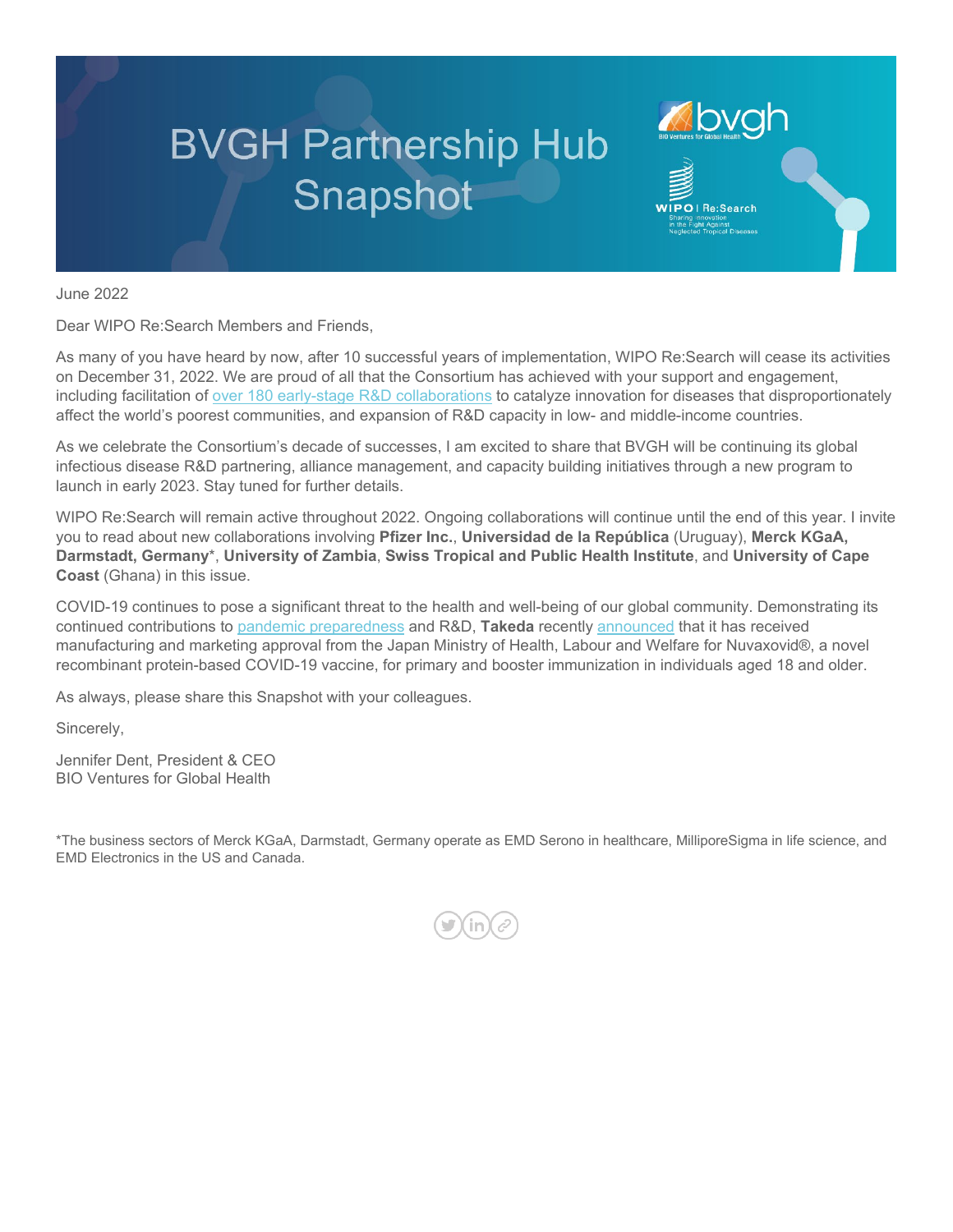# WIPO Re:Search Statistics



Click [here](https://bvgh.org/wp-content/uploads/2022/02/WIPO-ReSearch-Member-List-2-3-22.pdf) for a list of WIPO Re:Search Members. Click [here](https://bvgh.org/wp-content/uploads/2022/06/Agreements_in_Place-June-7-2022.pdf) for a list of WIPO Re:Search collaborations. Click [here](https://bvgh.org/wp-content/uploads/2022/06/WIPO-ReSearch-Pipeline-5-27-22.pdf) to view the WIPO Re:Search Collaboration Pipeline.

## Cornerstones of Collaboration

## **Sharing Expertise to Advance Antimalarial Drug Discovery**





**UNIVERSIDAD** DE LA REPÚBLICA **URUGUAY** 

Knowledge exchange, and the sharing of expertise between the public and private sectors, not only leverages different R&D perspectives, but can be a key component in overcoming obstacles for neglected disease drug development. With an estimated 241 million malaria cases and over 625,000 malaria deaths worldwide in 2020, new therapeutics are urgently needed. Dr. Gloria Serra at **Universidad de la República** (Uruguay) has developed novel cyclopeptide compounds with promising antimalarial activity. BVGH coordinated a call between Dr. Serra and experts from **Pfizer Inc.**, who shared non-confidential information on strategies for improving the compounds' solubility and bioavailability.

## **Identifying Novel Drugs for Schistosomiasis from Zambian Natural Products**



Up to 700 million people around the world are at risk of schistosomiasis infection. Praziquantel is the only approved treatment for schistosomiasis. Reliance on a single agent for treatment and control increases the risk that resistance will develop. Additional antischistosomal drugs with novel mechanisms of action are needed. Dr. Peter Cheuka, Lecturer and Researcher of Medicinal Chemistry and Drug Discovery at **University of Zambia**, is working toward the discovery and development of novel antischistosomal drugs derived from Zambian natural products. With support from **Merck KGaA, Darmstadt, Germany**\*, Prof. Jennifer Keiser, Professor of Neglected Tropical Diseases at **Swiss Tropical and Public Health Institute**, will screen selected natural product extracts collected by Dr. Cheuka for antischistosomal activity.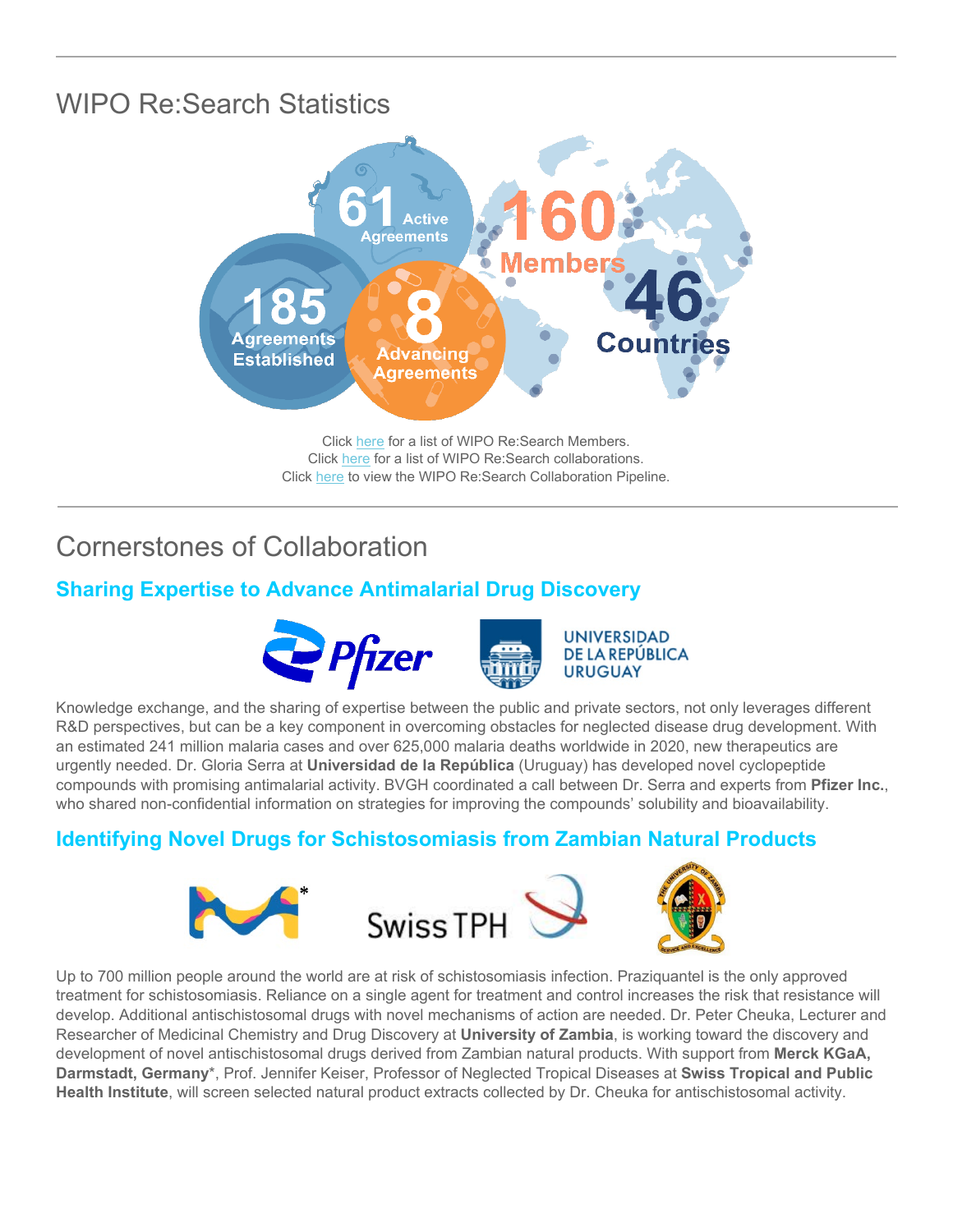## **Catalyzing Leishmaniasis and Malaria Drug Discovery through Compound Sharing**



Annually, leishmaniasis affects up to one million people, and malaria affects an estimated 241 million people. Due to high burdens of these diseases in low-resource communities, toxicity of some current therapeutics, and increasing drug resistance, it is necessary to develop new treatments that are both effective and broadly accessible. As part of its commitment to Open Innovation, **Merck KGaA, Darmstadt, Germany** will share the [Open Global Health Library](https://www.emdgroup.com/en/research/open-innovation/biopharma-open-innovation-portal/open-global-health-library.html) with Dr. Isaac Attah at the **University of Cape Coast** (Ghana). Dr. Attah will screen the library to identify novel compounds with anti-promastigote and antiplasmodial activity.

\*The business sectors of Merck KGaA, Darmstadt, Germany operate as EMD Serono in healthcare, MilliporeSigma in life science, and EMD Electronics in the US and Canada.

## BVGH FundFinder Featured Awards

#### **RSTMH 2022 Annual Meeting Travel Scholarships**

RSTMH members are invited to apply to receive a travel scholarship to attend the RSTMH Annual Meeting 2022, held October 11-12, 2022, in Liverpool, UK. Any RSTMH member who has not received a scholarship or a grant in the previous four years can apply (unless selected to present an abstract at the RSTMH Annual Meeting 2022). Priority will be given to early career professionals and students, residents of low- or middle-income countries (LMICs), and individuals who have not attended an international conference before. A travel scholarship is an award of a maximum of £2,000 and is expected to cover round-trip economy airfare, visa costs, hotel, meal expenses, and travel expenses. Applications are due June 24, 2022. Learn more and apply [here.](https://rstmh.submittable.com/submit/226449/rstmh-annual-meeting-2022-travel-scholarships)

#### **Additional Funding Opportunities**

- [NIH Lasker Clinical Research Scholars Program](https://grants.nih.gov/grants/guide/pa-files/PAR-22-078.html?utm_campaign=+50835431&utm_content=&utm_medium=email&utm_source=govdelivery&utm_term=) Application Deadline: June 24, 2022.
- [NIH Global Infectious Disease Research Training Program](https://grants.nih.gov/grants/guide/pa-files/PAR-20-229.html) Next Letter of Intent Deadline: July 4, 2022; Next Application Deadline: August 3, 2022.
- [Mastercard Foundation Scholars Program at KNUST](https://mcf.knust.edu.gh/announcements/general/call-applications-mastercard-foundation-scholarship-20222023-academic-year?utm_source=RUFORUM+Mailing+List&utm_campaign=42c622c8c1-RUFORUM+Weekly+-+Vol.3+No.25_COPY_01&utm_medium=email&utm_term=0_1fcfbb8a0b-42c622c8c1-346967869&ct=t()&goal=0_1fcfbb8a0b-42c622c8c1-346967869&mc_cid=42c622c8c1&mc_eid=54bae529c1&org=1545&lvl=100&ite=1250&lea=82712&ctr=0&par=1&trk=a3k5a000005SwUEAA0) Application Deadline: July 29, 2022.
- [NIH Dissemination and Implementation Research in Health](https://grants.nih.gov/grants/guide/pa-files/PAR-22-105.html?utm_campaign=+51865294&utm_content=&utm_medium=email&utm_source=govdelivery&utm_term=) Next Letter of Intent Deadline: September 5, 2022; Next Application Deadline: October 5, 2022.
- [NIAID Contract Opportunity to Develop a Novel Vaccine Adjuvant](https://www.niaid.nih.gov/diseases-conditions/develop-novel-vaccine-adjuvant-under-niaid-contract?utm_campaign=+51796257&utm_content=&utm_medium=email&utm_source=govdelivery&utm_term=) –Application Deadline: October 14, 2022.
- [DAAD Scholarship Database](https://www2.daad.de/deutschland/stipendium/datenbank/en/21148-scholarship-database/?detail=50026200&org=1545&lvl=100&ite=1144&lea=75322&ctr=0&par=1&trk=a3k5a0000054QLxAAM) Postgraduate scholarships for academic studies in Germany. Look [here](https://www.daad.de/en/study-and-research-in-germany/scholarships/important-information-for-scholarship-applicants/) for important information for applicants.
- [Boehringer Ingelheim Fonds \(BIF\) Travel Grants](https://www.bifonds.de/fellowships-grants/travel-grants/what-we-offer-tg.html) Applications must be submitted at least six weeks, but not more than six months, before anticipated travel.
- [Institute of International Education's Scholar Rescue Fund Fellowship](https://www.scholarrescuefund.org/for-scholars/?org=1545&lvl=100&ite=1236&lea=82712&ctr=0&par=1&trk=a3k5a000005PqaOAAS) Applications are accepted on a rolling basis; fellowships are awarded quarterly.

For more information about BVGH FundFinder, please email [Cathy Manner.](mailto:cmanner@bvgh.org)